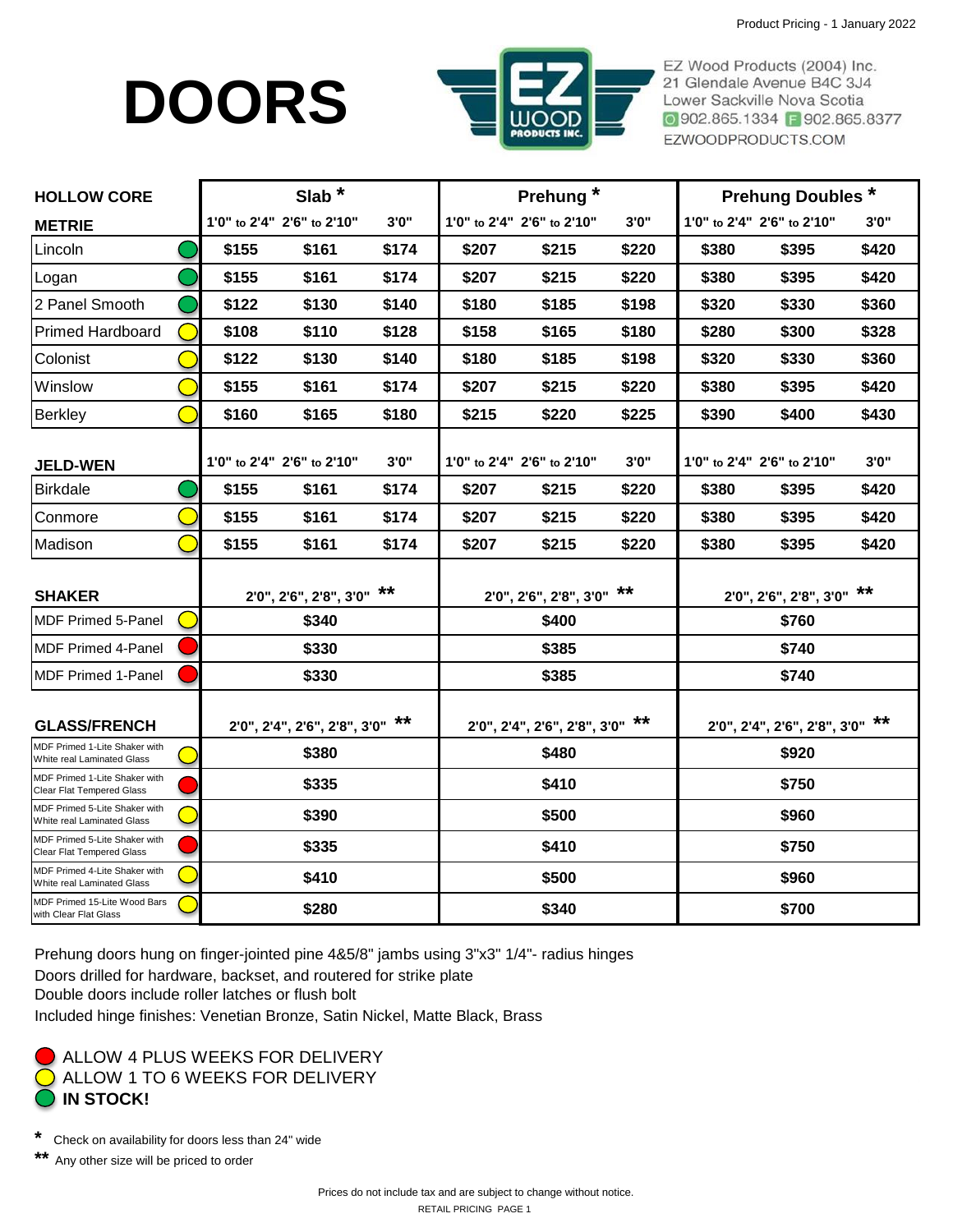



EZ Wood Products (2004) Inc. 21 Glendale Avenue B4C 3J4 Lower Sackville Nova Scotia ◎ 902.865.1334 日 902.865.8377 EZWOODPRODUCTS.COM



#### **Common Add-ons, Upgrades, and Other Options**

| Upgrade a JELD-WEN door to Solid Particle Core            | Add | \$85/Door              | \$175/Set              |
|-----------------------------------------------------------|-----|------------------------|------------------------|
| Upgrade a METRIE door to Solid Particle Core              | Add | \$75/Door              | \$150/Set              |
| Hardboard Solid Core - Special Order on All Sizes         |     | <b>Priced to Order</b> | <b>Priced to Order</b> |
| 3&1/2" 3&1/2" 1/4" Radius Hinges (except polished chrome) | Add | \$5/Door               | \$10/Set               |
| Polished Chrome 3&1/2" x 3&1/2" 1/4"-Radius Hinges        | Add | \$10/Door              | \$20/Set               |
| Custom Narrow Jambs (small than Standard 4&5/8")          | Add | \$15/Door              | \$30/Set               |
| 6&5/8" Jambs (4&11/16" to 6&5/8")                         | Add | \$50/Door              | \$75/Set               |
| Custom Large Jambs (6&11/16" to 8&7/8")                   | Add | \$70/Door              | \$125/Set              |
| Temporary Door Charge on Non-Green Doors                  | Add | \$30/Door              | \$60/Set               |
| Hanging of Customer Supplied Slab On FJ Pine Jambs        | Add | \$75/Door              | \$150/Set              |
| Hanging of Customer Supplied Slab On Clear Pine Jambs     |     | <b>Priced to Order</b> | <b>Priced to Order</b> |
| Roller Latch Installation (roller latch not included)     | Add | \$10/Door              |                        |
| Flush Bolt Installation (flush bolt not included)         | Add | \$10/Door              |                        |
| Hinge and Drill (hinges not included)                     | Add | \$10/Door              |                        |
| <b>Customized Cutting Down</b>                            | Add | \$15/Cut               |                        |
| <b>Customized Cut &amp; Support Fill</b>                  | Add | \$30/Cut & Fill        |                        |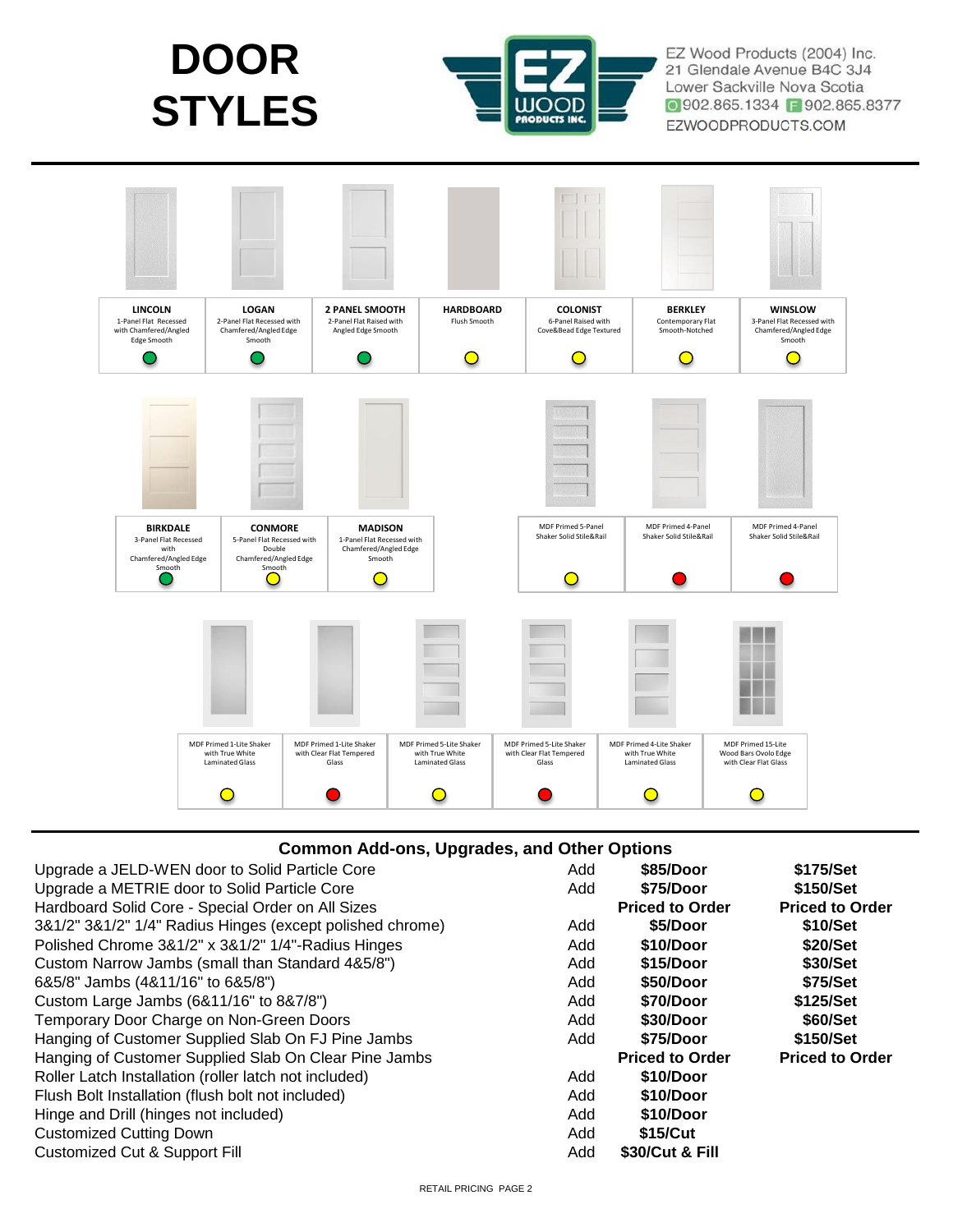### **MOULDING PRICING**



EZ Wood Products (2004) Inc. 21 Glendale Avenue B4C 3J4 Lower Sackville Nova Scotia ◎ 902.865.1334 F 902.865.8377 EZWOODPRODUCTS.COM

| <b>Description</b>                |                          | <b>Width</b>         |                         | <b>Thickness</b> | <b>Lengths</b> | Item#                   | Price/Ft. |
|-----------------------------------|--------------------------|----------------------|-------------------------|------------------|----------------|-------------------------|-----------|
|                                   |                          | Door & Window Casing |                         |                  |                |                         |           |
| FJ Pine Bevelled Casing           |                          | 2&1/8"               | Χ                       | 3/8"             | 14 Ft.         | 1                       | \$1.89    |
| FJ Pine Colonial Casing           |                          | 2&1/2"               | X                       | 5/8"             | 14 Ft.         | $\overline{\mathbf{c}}$ | \$2.23    |
| <b>MDF Colonial Casing</b>        |                          | 2&3/4"               | X                       | 9/16"            | 14 Ft.         | 3                       | \$1.16    |
| MDF Bevel Wedge Casing            |                          | 2&3/4"               | X                       | 5/8"             | 14 Ft.         | 4                       | \$1.35    |
| MDF Flat Wedge Casing             |                          | 3&1/2"               | x                       | 5/8"             | 14 Ft.         | 5                       | \$1.60    |
| <b>MDF Flat Notched Casing</b>    |                          | 3&1/2"               | X                       | 5/8"             | 16 Ft.         | 6                       | \$1.60    |
| MDF U/L Colonial Casing           | $\overline{\phantom{a}}$ | 3&1/2"               | X                       | 3/4"             | 16 Ft.         | 7                       | \$2.15    |
|                                   |                          |                      | <b>Baseboard</b>        |                  |                |                         |           |
| FJ Pine Bevelled Baseboard        |                          | 3&1/8"               | x                       | 5/16"            | 16 Ft.         | 1                       | \$3.26    |
| <b>MDF Colonial Baseboard</b>     |                          | 3&7/8"               | X                       | 3/8"             | 12 Ft.         | 2                       | \$1.60    |
| FJ Pine Colonial Baseboard        |                          | 4"                   | X                       | 3/8"             | 16 Ft.         | 3                       | \$2.96    |
| MDF Bevel Wedge Baseboard         |                          | 4&3/4"               | X                       | 1/2"             | 16 Ft.         | 4                       | \$1.80    |
| MDF U/L Colonial Baseboard        | $\overline{\phantom{a}}$ | 5"                   |                         | 5/8"             | 16 Ft.         | 5                       | \$2.30    |
| MDF Flat Wedge Baseboard          |                          | 5&1/2"               | x<br>X                  | 1/2"             | 14 Ft.         | 6                       | \$1.97    |
| <b>MDF Flat Notched Baseboard</b> |                          | 6&1/2"               |                         | 1/2"             | 16 Ft.         | 7                       | \$2.31    |
| MDF U/L Colonial Baseboard        | $\overline{\phantom{a}}$ | 6&1/2"               | x                       | 9/16"            | 16 Ft.         | 8                       | \$2.31    |
|                                   |                          | 7&1/4"               | X                       | 5/8"             | 16 Ft.         |                         | \$2.84    |
| <b>MDF Candlestick Baseboard</b>  | $\overline{\phantom{a}}$ |                      | X                       |                  |                | 9                       |           |
|                                   |                          |                      | <b>Crown Moulding</b>   |                  |                |                         |           |
| FJ Pine Classic Crown             |                          | 1&5/8"               | X                       | 7/16"            | 16 Ft.         | 1                       | \$2.92    |
| <b>MDF Classic Crown</b>          |                          | 3&1/16"              | X                       | 1/2"             | 12 Ft.         | 2                       | \$2.31    |
| <b>MDF Equal Crown</b>            |                          | 3&1/2"               | X                       | 5/8"             | 16 Ft.         | 3                       | \$2.05    |
| <b>MDF Classic U/L Crown</b>      |                          | 4&1/4"               | X                       | 5/8"             | 16 Ft.         | 4                       | \$2.11    |
| MDF Classic U/L Crown             |                          | 5&1/4"               | x                       | 9/16"            | 16 Ft.         | 5                       | \$2.68    |
| MDF Step Crown                    |                          | 5&1/4"               | X                       | 1&1/4"           | 16 Ft.         | 6                       | \$4.45    |
| <b>MDF Equal Crown</b>            |                          | 6&5/16"              | X                       | 1&1/4"           | 16 Ft.         | 7                       | \$5.44    |
| MDF Step Crown                    |                          | 6&3/4"               | x                       | 1&1/4"           | 16 Ft.         | 8                       | \$5.44    |
|                                   |                          |                      | <b>Header Mouldings</b> |                  |                |                         |           |
| <b>MDF Jasil Header</b>           |                          | 5"                   | X                       | 1"               | 12 Ft.         | 1                       | \$3.68    |
| MDF West End Header               |                          | 5&1/2"               | X                       | 1&1/2"           | 12 Ft.         | 2                       | \$6.40    |
|                                   |                          |                      | <b>Flat Stock</b>       |                  |                |                         |           |
| <b>MDF Flat Stock</b>             |                          | 2&3/4"               | X                       | 19/32"           | 14 Ft.         | 1                       | \$1.09    |
| <b>MDF Flat Stock</b>             |                          | 3&1/2"               | X                       | 1/2"             | 16 Ft.         | 2                       | \$1.22    |
| <b>MDF Flat Stock</b>             |                          | 3&1/2"               | x                       | 11/16"           | 16 Ft.         | 3                       | \$1.29    |
| <b>MDF Flat Stock</b>             |                          | 3&7/8"               | x                       | 15/32"           | 14 Ft.         | 4                       | \$1.47    |
| <b>MDF Flat Stock</b>             |                          | 4&1/2"               | x                       | 11/16"           | 16 Ft.         | 5                       | \$2.04    |
| <b>MDF Flat Stock</b>             |                          | 5&1/2"               | x                       | 1/2"             | 16 Ft.         | 6                       | \$1.55    |
| <b>MDF Flat Stock</b>             |                          | 5&1/2"               |                         | 11/16"           | 16 Ft.         | 7                       | \$2.11    |
| <b>MDF Flat Stock</b>             |                          | 7&1/4"               | x                       | 11/16"           | 16 Ft.         | 8                       | \$3.06    |
| <b>MDF Flat Stock</b>             |                          | 5&1/2"               | X                       | $1"$             | 12 Ft.         | 9                       | \$3.38    |
|                                   |                          |                      |                         |                  |                |                         |           |
|                                   |                          |                      | <b>Odds &amp; Ends</b>  |                  |                |                         |           |
| MDF Primed Back Band              |                          | 1&5/16"              | x                       | 7/8"             | 16 Ft.         | 1                       | \$3.98    |
| <b>MDF Chair Rail</b>             |                          | 1&3/4"               | x                       | 9/16"            | 12 Ft.         | 2                       | \$2.40    |
| <b>MDF Chair Rail</b>             |                          | 2&1/2"               | x                       | 5/8"             | 12 Ft.         | 3                       | \$3.56    |
| FJ Pine Carpet Strip              |                          | 3/8"                 | x                       | 11/16"           | 8 Ft.          | 4                       | \$1.35    |
| FJ Pine Quarter Round             |                          | 11/16"               | x                       | 11/16"           | 16 Ft.         | 5                       | \$1.58    |
| FJ Pine Handrail                  |                          | 2&1/8                | X                       |                  | 16 Ft.         | 6                       | \$5.40    |
| FJ Pine Door Stop                 |                          | 1&3/16"              | X                       | 3/8"             | 7 Ft.          | 7                       | \$1.15    |
| FJ Pine Flat Stock Primed         |                          | 5&1/2"               | x                       | 3/4"             | 16 Ft.         | 8                       | \$3.16    |
| FJ Pine Flat Stock Primed         |                          | 7&1/4"               | x                       | 3/4"             | 16 Ft.         | 9                       | \$5.71    |
| FJ Pine Jambs                     |                          | 4&5/8"               | x                       | 5/8"             | 7 Ft.          | 10                      | \$15.50   |
| FJ Pine Jambs                     |                          | 6&5/8"               | x                       | 5/8"             | 7 Ft.          | 11                      | \$27.50   |
| <b>MDF Sheets</b>                 |                          | 2'                   | x                       | 3/4"             | 8 Ft.          | 12                      | Check     |
| <b>MDF Sheets</b>                 |                          | $2^{\circ}$          | x                       | 3/4"             | 10Ft.          | 13                      | Check     |
| Ship Lap                          |                          | 5&1/2"               | x                       | 1/2"             | 16 Ft.         | 14                      | \$2.65    |
| Ship Lap                          |                          | 7&1/4"               | x                       | 1/2"             | 16 Ft.         | 15                      | \$2.96    |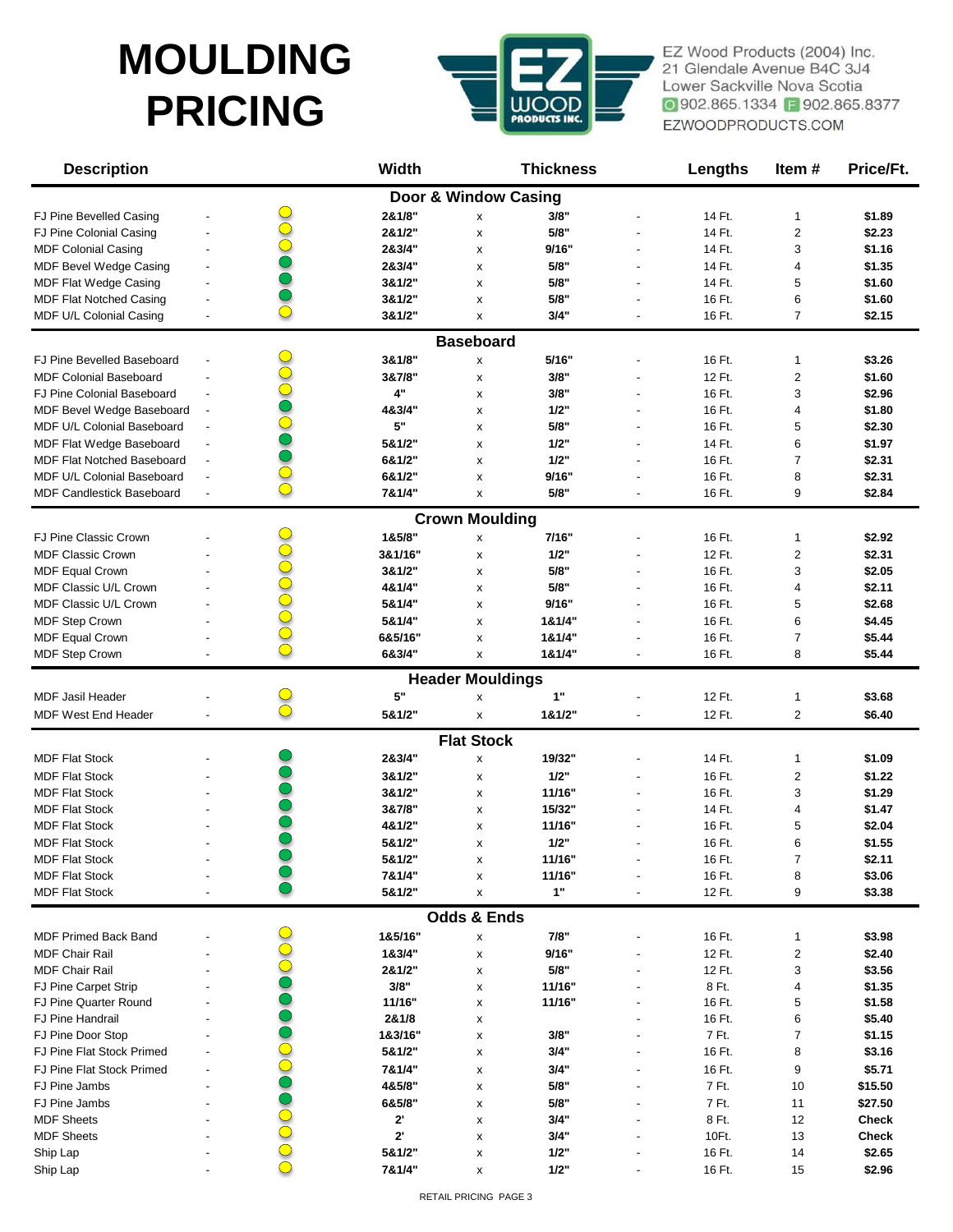**MOULDING PROFILES**



EZ Wood Products (2004) Inc. 21 Glendale Avenue B4C 3J4 Lower Sackville Nova Scotia ◎ 902.865.1334 ■ 902.865.8377 EZWOODPRODUCTS.COM



Above images are NOT drawn to scale and profile may differ slightly from actual product. Free samples are available in our showroom. RETAIL PRICING PAGE 4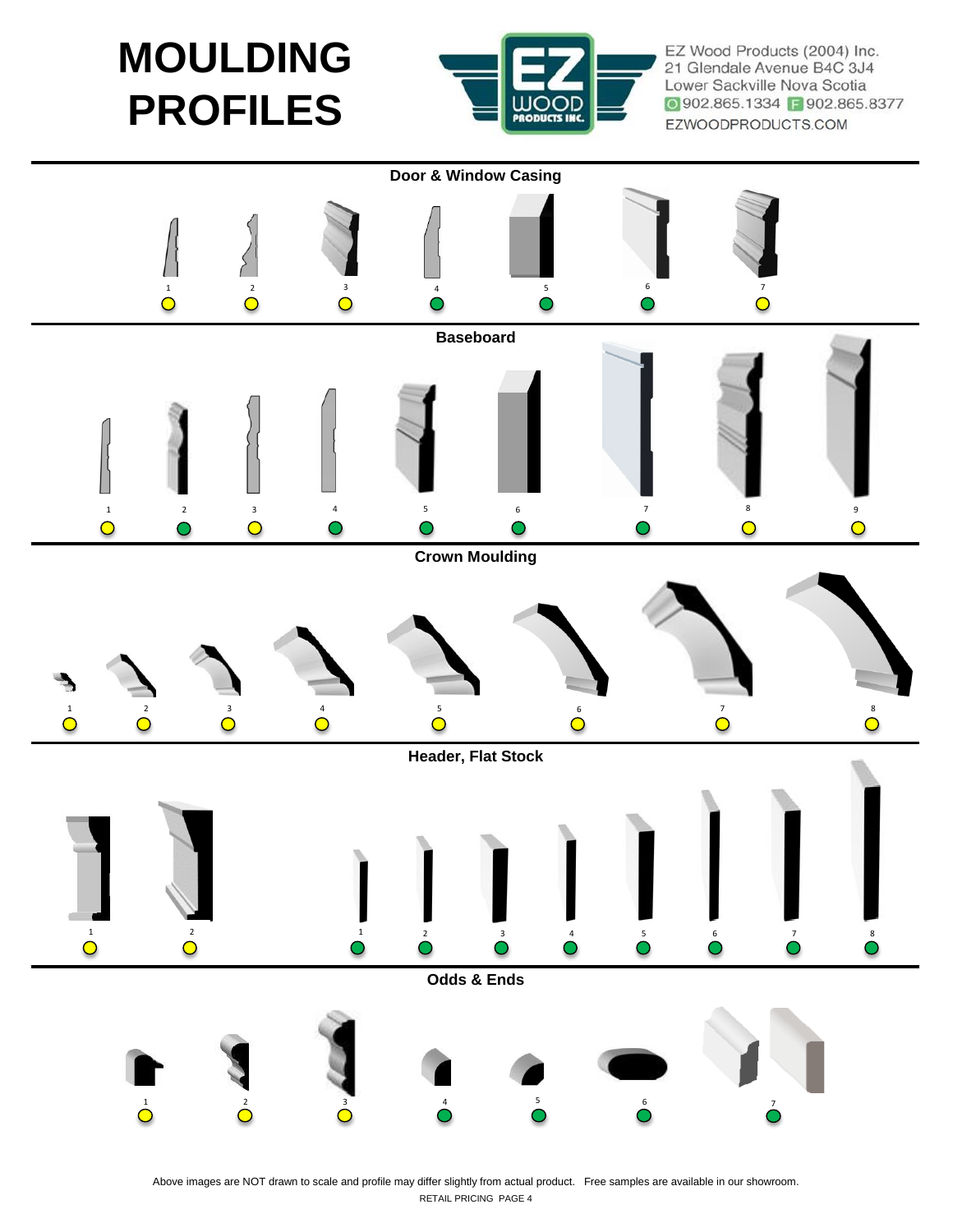# **LOCKSET PRICING**



EZ Wood Products (2004) Inc. 21 Glendale Avenue B4C 3J4 Lower Sackville Nova Scotia ◎ 902.865.1334 ■ 902.865.8377 EZWOODPRODUCTS.COM

|              | <b>Description</b>                                    |                                         |                                                                         |                | <b>Privacy</b> | <b>Dummy</b> | <b>Keyed</b> |
|--------------|-------------------------------------------------------|-----------------------------------------|-------------------------------------------------------------------------|----------------|----------------|--------------|--------------|
|              | Troy<br>Satin Nickel, Matte Black<br>Venetian Bronze  |                                         | <b>KNOBS</b>                                                            | \$39           | \$48           | \$23         | \$88         |
|              | Fairfax<br>Satin Chrome                               |                                         |                                                                         |                |                |              | \$55         |
|              |                                                       |                                         | <b>LEVERS</b>                                                           |                |                |              |              |
|              | <b>Halifax Square</b>                                 |                                         | Satin Nickel, Polished Chrome, Matte Black, Venetian Bronze             | \$49           | \$53           | \$27         | \$85         |
|              | Toluca<br>Satin Nickel<br>Venetian Bronze             |                                         |                                                                         | \$49           | \$53           | \$27         | \$85         |
|              | Sydney Round<br>Satin Nickel                          |                                         |                                                                         | \$49           | \$53           | \$27         | \$85         |
|              | Westley ^<br>Satin Nickel<br>$\overline{\phantom{0}}$ |                                         |                                                                         | \$35           | \$40           | \$21         | \$49         |
|              | Daylon Square ^<br>Satin Nickel, Matte Black          |                                         |                                                                         | \$35           | \$40           | \$21         | \$49         |
|              | Daylon Round ^<br>Satin Nickel, Matte Black           |                                         |                                                                         | \$35           | \$40           | \$21         | N/A          |
|              |                                                       |                                         | <b>POCKET DOOR HANDLES</b>                                              |                | Passage        | Privacy      |              |
|              |                                                       | Square                                  | Satin Nickel, Venetian Bronze, Matte Black                              |                | \$30           | \$32         |              |
|              |                                                       | Round                                   | Satin Nickel, Venetian Bronze, Matte Black                              |                | \$30           | \$32         |              |
|              |                                                       |                                         | <b>ENTRANCE HANDLES</b>                                                 |                |                |              |              |
| $\circ$<br>F |                                                       | Prague                                  | Satin Nickel, Matte Black                                               | \$255          |                |              |              |
|              |                                                       | Ashfield<br>Matte Black<br>Satin Nickel |                                                                         | \$255<br>\$255 |                |              |              |
|              |                                                       | Tavaris                                 | Satin Nickel, Polished Chrome, Matte Black                              |                |                |              |              |
| $\circledR$  |                                                       | Deadbolt Classic Round                  | <b>DEADBOLTS</b><br>Satin Nickel, Matte Black<br>Venetian Bronze, Brass | \$70           |                |              |              |
|              |                                                       | Deadbolt Flat Square                    | Satin Nickel, Polished Chrome, Matte Black                              | \$48           |                |              |              |
|              |                                                       | Deadbolt Flat Round                     | Satin Nickel, Matte Black                                               | \$48           |                |              |              |
|              |                                                       | <b>KEYLESS ENTRY</b>                    |                                                                         |                |                |              |              |
| $(1)$ $(2)$  |                                                       | Smart Code                              | Venetian Bronze, Satin Nickel                                           |                | \$225          |              |              |
|              |                                                       | Satin Nickel                            | <b>Contemporary Smart Code</b>                                          |                |                | \$235        |              |
|              | DEEDE                                                 | Premis Touchscreen                      | Satin Nickel, Matte Black                                               |                |                | \$370        |              |
|              |                                                       | Aura<br>Satin Nickel, Matte Black       |                                                                         | \$280          |                |              |              |